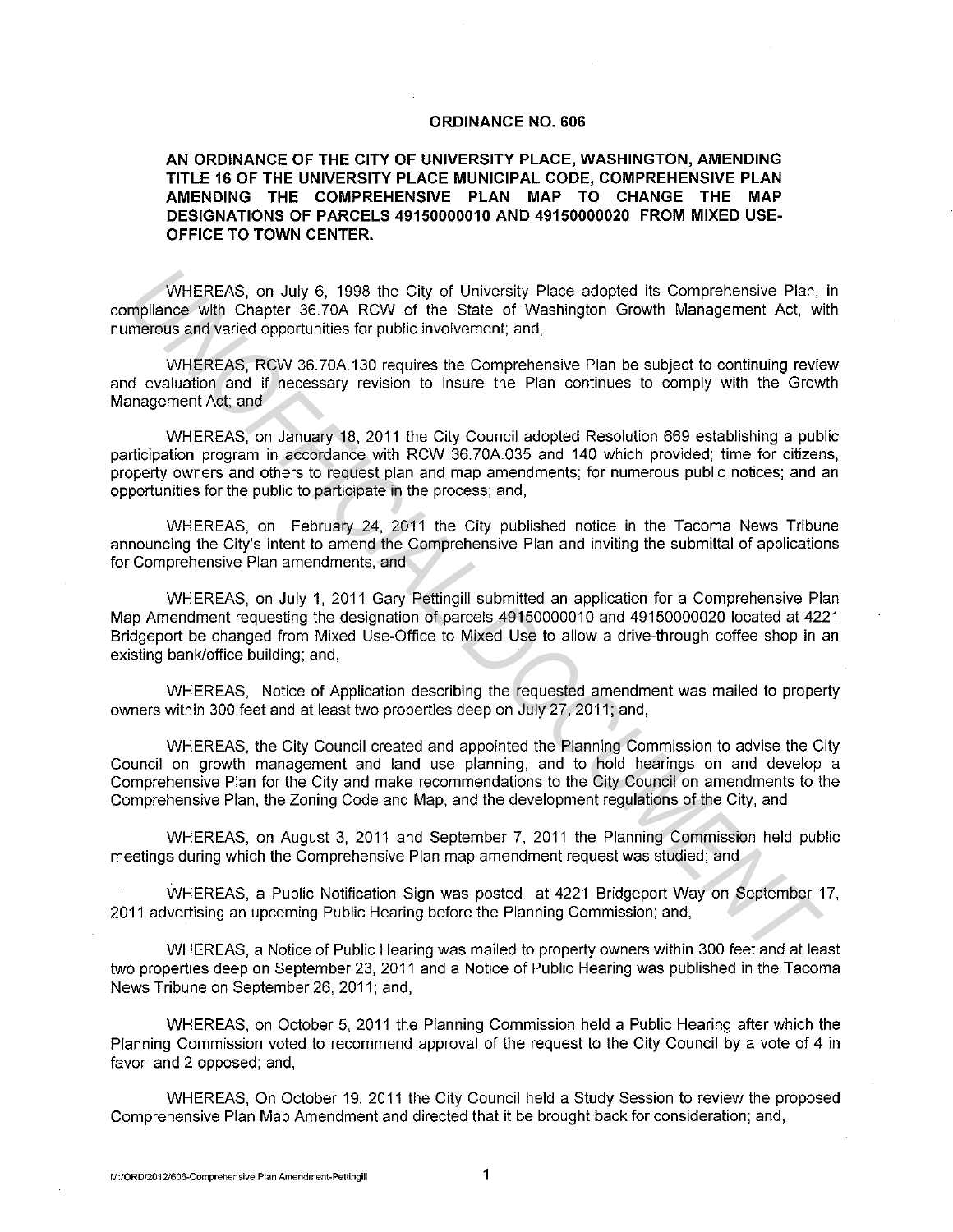WHEREAS, a SEPA Determination of Non-Significance (DNS) was issued on October 28, 2011 and Notice of the SEPA Determination was published in the Tacoma News Tribune on November 1, 2011;and

WHEREAS, the required State Agency 60-day review period on the Comprehensive Plan Map Amendment began on November 1, 2011 and concluded on December 27, 2011, with one comment from the Department of Ecology; and,

WHEREAS, the proposed Comprehensive Plan amendments are consistent with the City's Comprehensive Plan, Pierce County Countywide Planning Policies, VISION 2040 and the Growth Management Act; and,

WHEREAS, on April 21, 2012 the City Council determined that amending the City of University Place Comprehensive Plan Map designation of parcels 49150000010 and 49150000020 from Mixed Use -Office to Town Center as opposed to Mixed Use would allow the proposed use and better serve the public interest; WHEREAS, the proposed Comprehensive Plan amendments are consistent with the Gity<br>numeriensity e Plan, Pierce County Countywide Planning Policies, VISION 2040 and the Grow<br>angement Act: and,<br>misgenent Act: and,<br>MHEREAS, on

**NOW, THEREFORE, THE CITY COUNCIL OF THE CITY OF UNIVERSITY PLACE, WASHINGTON, DOES ORDAIN AS FOLLOWS:** 

Section 1. University Place Comprehensive Plan Land Use Plan Map Amended. The University Place Comprehensive Plan Land Use "Plan Map", adopted by reference pursuant to UPMC Section 16.05.020, is hereby amended as shown on Exhibit "A" attached.

Section 2. Severability. If any section, sentence, clause or phrase of this Title shall be held to be invalid or unconstitutional by a court of competent jurisdiction, such invalidity or unconstitutionality shall not affect the validity or constitutionality of any other section, sentence, clause or phrase of this Title.

Section 3. Publication and Effective Date. A summary of this Ordinance, consisting of its title, shall be published in the official newspaper of the City. This Ordinance shall be effective five (5) days after its publication.

**PASSED BY THE CITY COUNCIL ON FEBRUARY 21, 2012.** 

**ATTEST:** 

enetia, City Clerk

APPROVED AS TO GORM:

Steve Victor ∕City Attorney

Date of Publication: 02/23/12 Effective Date: 02/28/12